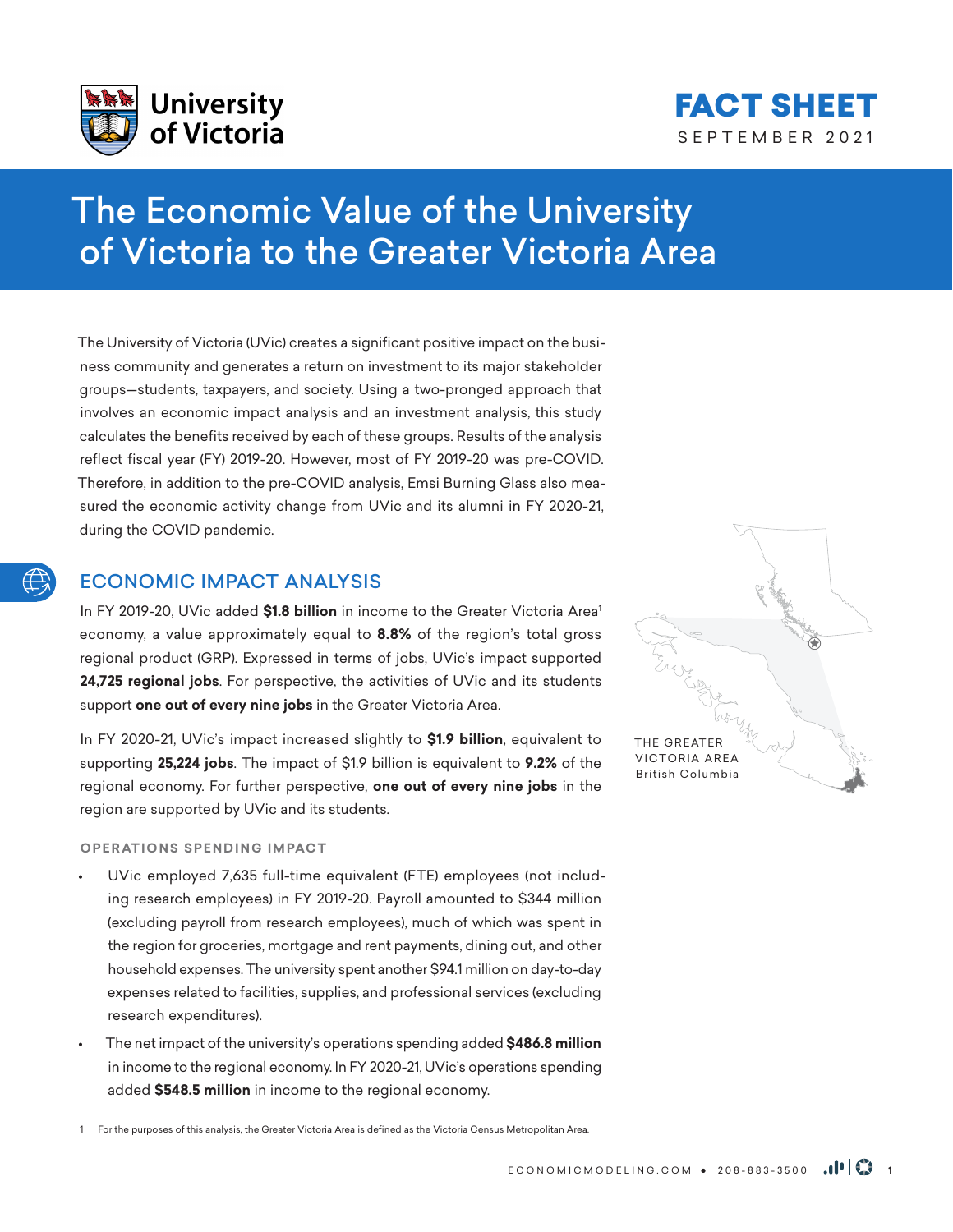## **RESEARCH SPENDING IMPACT**

- Research activities at UVic impact the regional economy by employing people and making purchases for equipment, supplies, and services. They also facilitate new knowledge creation in the Greater Victoria Area through inventions, patent applications, and licenses. In FY 2019-20, UVic spent \$49.6 million on payroll and \$31.6 million on other expenses to support research activities.
- UVic's research spending generated **\$106.4 million** in added income for the Greater Victoria Area economy in FY 2019-20. In FY 2020-21, UVic's research spending added **\$78.4 million** in income to the regional economy.
- UVic's research activities create a provincial economic impact beyond spending. UVic's "total factor productivity" measures the impact in terms of total output growth that is a research from UVic's research and development. It is estimated to have a total economic impact of \$24 million<sup>2</sup> annually on British Columbia. From 1971, 49 years, UVic's cumulative economic impact on British Columbia from research activities using total factor productivity calculations summed to \$1.2 billion. Total factor productivity is not available at the regional level.

# **CONSTRUCTION SPENDING IMPACT**

- UVic spends money on construction each year to maintain its facilities, create additional capacities, and meet its growing educational demands. While the amount varies from year to year, this spending generates a short-term infusion of spending and jobs in the regional economy. The construction spending impact is heavily dependent on the on-going capital projects at UVic, and FY 2019-20 was a slower year for capital projects.
- The net impact of UVic's construction spending in FY 2019-20 was **\$14.3 million** in added income for the Greater Victoria Area. In FY 2020-21, UVic's construction spending added **\$36 million** in income to the regional economy.

# **SPIN-OFF COMPANY IMPACT**

- UVic creates an exceptional environment that fosters innovation and entrepreneurship, evidenced by the number of spin-off companies created as a result of the university.
- In FY 2019-20, UVic's spin-off companies generated **\$107.5 million** in added income for the Greater Victoria Area economy. In FY 2020-21, the impact from UVic's spin-off companies remained unchanged.

# **VISITOR SPENDING IMPACT**

• Out-of-region visitors attracted to the Greater Victoria Area for activities at UVic brought new dollars to the economy through their spending at hotels, restaurants, gas stations, and other regional businesses.

#### **IMPACTS CREATED BY** UVIC IN FY 2019-20



2 Total factor productivity was calculated by UVic.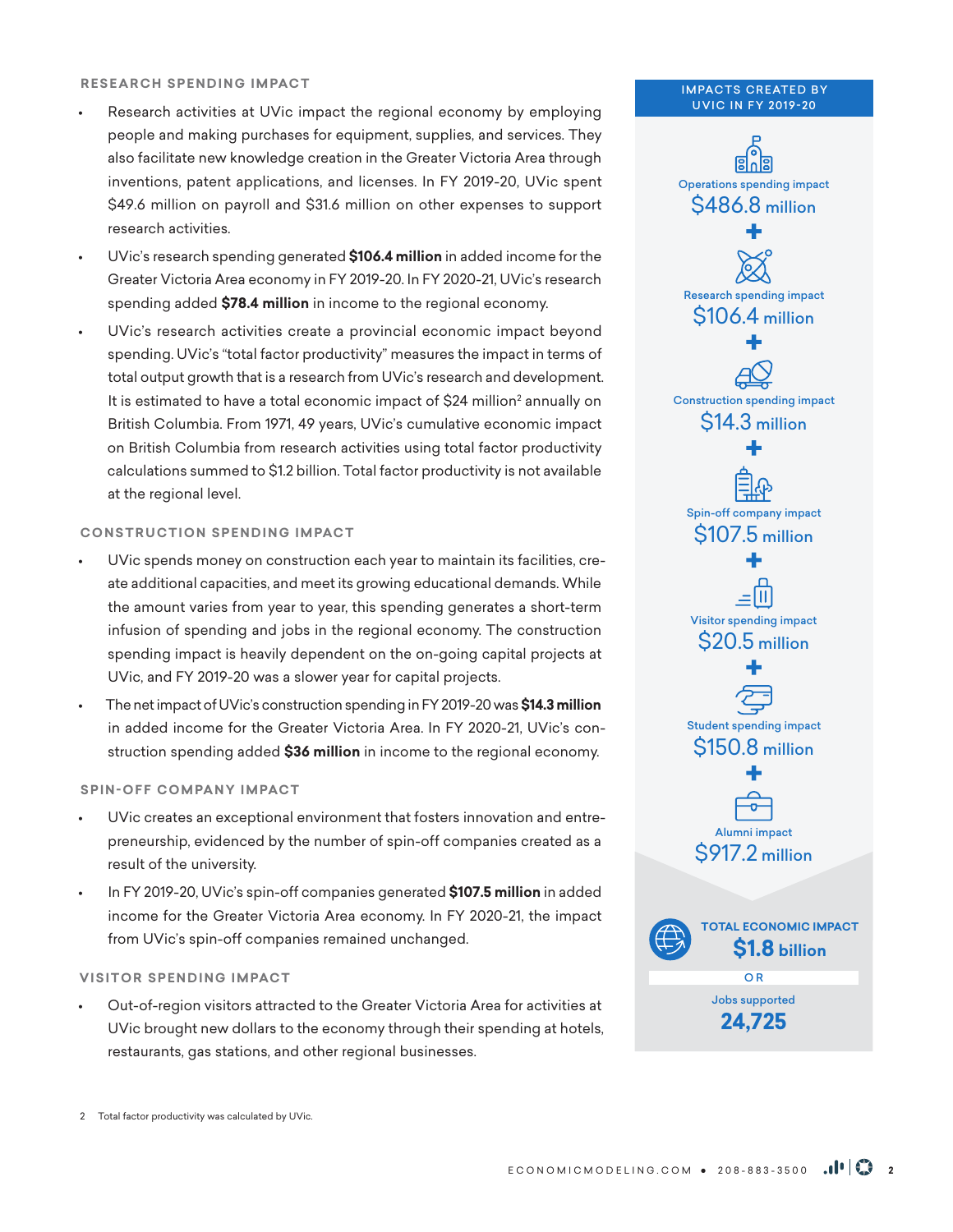• Visitor spending added approximately **\$20.5 million** in income to the Greater Victoria Area economy. The visitor spending impact in FY 2020-21 was not measured due to data collection limitations and university-wide closures resulting from the pandemic.

#### **STUDENT SPENDING IMPACT**

- Around 76% of students attending UVic originated from either outside the region or outside Canada in FY 2019-20, and some of these students relocated to the Greater Victoria Area to attend UVic. In addition, a number of local students would have left the region if not for UVic.
- These students spent money on groceries, mortgage and rent payments, and so on at regional businesses. This spending in FY 2019-20 added **\$150.8 million** in income to the Greater Victoria Area economy. Of this impact, **\$34.2 million** is attributable to international students who relocated to the Greater Victoria Area to attend UVic. In FY 2020-21, UVic's student spending added **\$158 million** in income to the regional economy.

#### **ALUMNI IMPACT**

- Over the years, students have studied at UVic and entered or re-entered the workforce with newly-acquired knowledge and skills. Today, thousands of these former students are employed in the Greater Victoria Area.
- The net impact of UVic's former students currently employed in the regional workforce amounted to **\$917.2 million** in added income in FY 2019-20. Of this impact, **\$77.1 million** is attributable to former international students and **\$137.2 million** is attributable to co-operative education students working in the Greater Victoria Area. In FY 2020-21, UVic's alumni added **\$964.5 million** in income to the regional economy,

# **INVESTMENT ANALYSIS**

# **STUDENT PERSPECTIVE**

- UVic's FY 2019-20 students paid a present value of **\$214.4 million** to cover the cost of tuition, fees, and supplies. They also forwent **\$399.5 million**  in money that they would have earned had they been working instead of attending university.
- In return for their investment, students will receive **\$872.9 million** in increased earnings over their working lives. This translates to a return of **\$1.40** in higher future earnings for every dollar students invest in their education. Students' average annual rate of return is **9.3%**.
- UVic's indigenous students' benefit-cost ratio is **1.2**. In other words, for every dollar indigenous students invest in UVic, in the form of out-of-pocket expenses and forgone time and money, they will receive a cumulative value of \$1.20 in higher future earnings. Annually, the indigenous students' investment in UVic has an average annual internal rate of return of **8.2%**.

#### **For every \$1…**



**Students** gain in lifetime earnings \$1.40



**Taxpayers** gain in added tax revenue and public sector savings \$2.70



**Society** gains in added income and social savings \$4.20